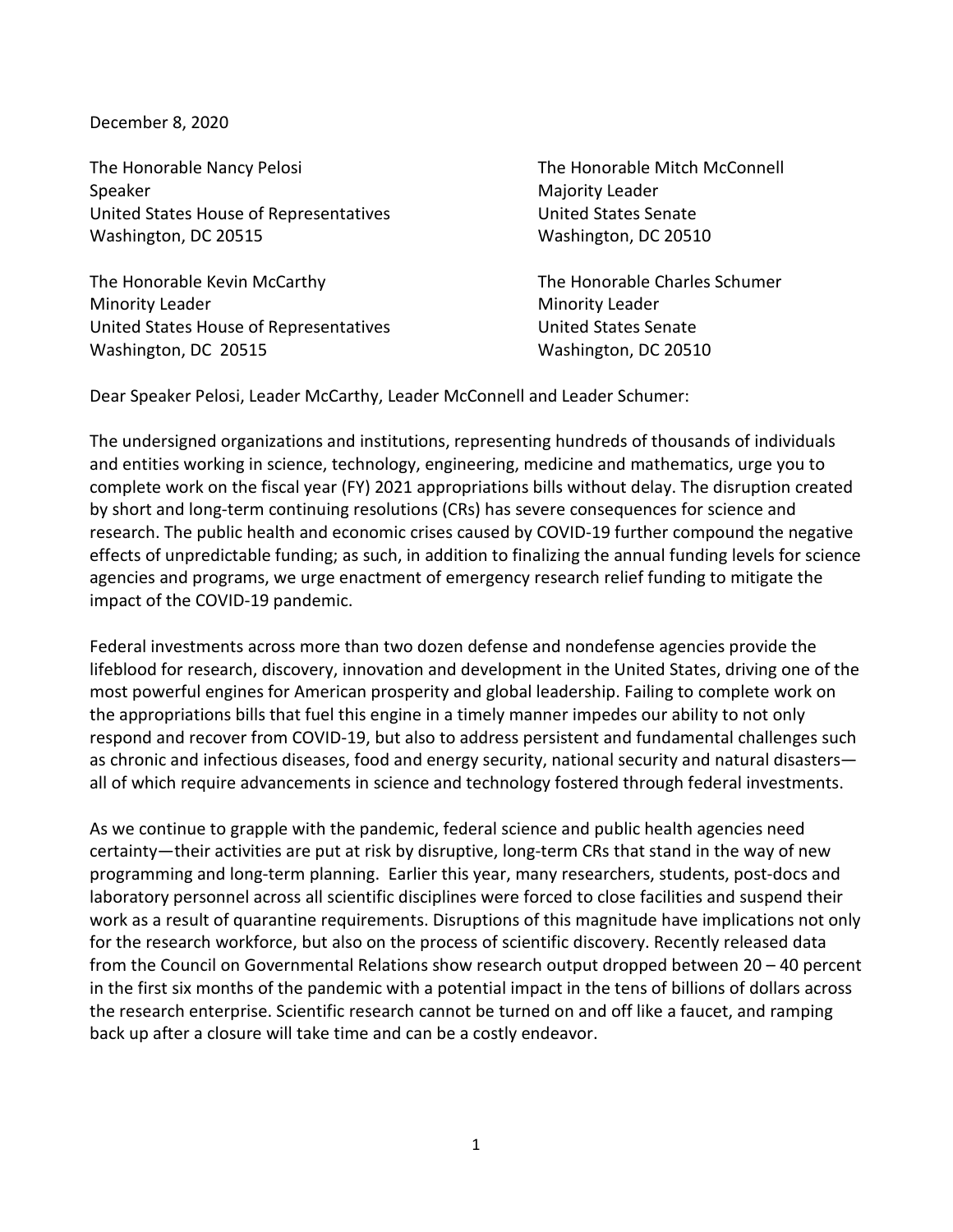We call on you to work in a bipartisan manner and without delay to complete work on the FY 2021 spending bills and provide emergency research relief funding so that we can not only move beyond COVID-19, but also continue to lead the world in science and innovation and improve the health, security and economic strength of our nation. Our organizations and our members stand ready to work with you toward this goal. Thank you for considering our request.

Sincerely,

## AABB

Academy for Radiology & Biomedical Imaging Research Academy of Nutrition and Dietetics AcademyHealth American Association for Clinical Chemistry American Association for Dental Research American Association for the Advancement of Science American Association of Colleges of Pharmacy American Association of Geographers American Association of Immunologists American Association of Mycobacterial Diseases American Association of Physical Anthropologists American Association of Physicists in Medicine American Association of Physics Teachers American Astronomical Society American Brain Coalition American Cancer Society Cancer Action Network (ACS CAN) American Chemical Society American Crystallographic Association American Dairy Science Association American Gastroenterological Association American Geophysical Union (AGU) American Heart Association (AHA) American Institute for Medical and Biological Engineering American Institute of Aeronautics and Astronautics American Institute of Biological Sciences American Lung Association American Mathematical Society American Meteorological Society American Physical Society American Physiological Society American Psychological Association American Society for Biochemistry and Molecular Biology American Society for Gravitational and Space Research American Society for Investigative Pathology American Society for Microbiology American Society for Nutrition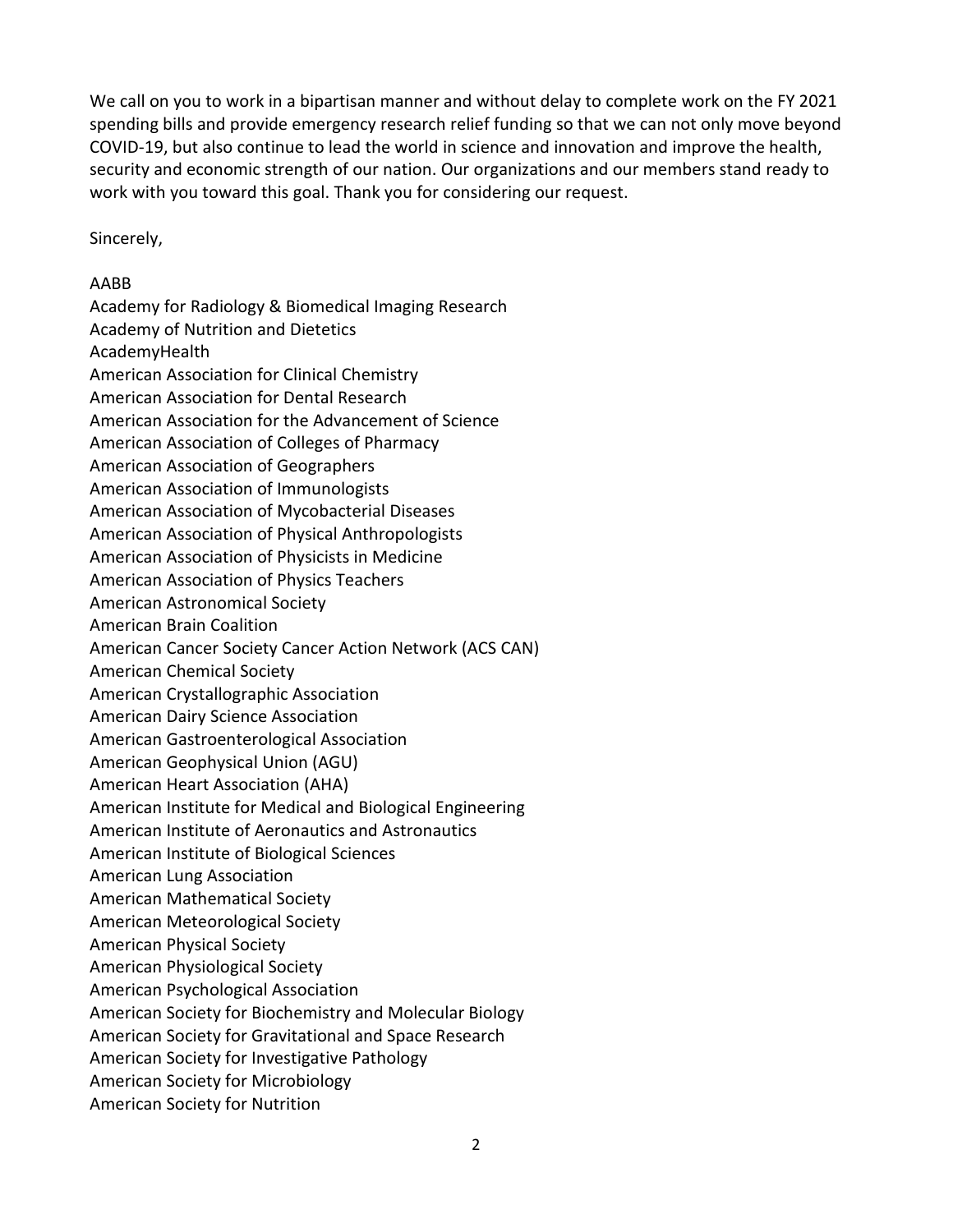American Society for Pharmacology and Experimental Therapeutics American Society for Virology American Society of Agronomy American Society of Clinical Psychopharmacology American Society of Hematology American Society of Human Genetics American Society of Nephrology American Society of Neuroradiology American Society of Plant Biologists American Society of Tropical Medicine & Hygiene American Sociological Association American Thoracic Society Aquatic Plant Management Society ASME Association for Clinical Oncology Association for Computing Machinery (ACM) Association for Psychological Science Association for Research in Vision and Ophthalmology (ARVO) Association for Women in Mathematics Association of Academic Health Sciences Libraries Association of American Cancer Institutes Association of American Medical Colleges Association of American Universities Association of American Veterinary Medical Colleges Association of Independent Research Institutes Association of Public and Land-grant Universities Association of Schools and Colleges of Optometry (ASCO) Association of Schools and Programs of Public Health Association of Science and Technology Centers AVS - The Society for Science and Technology of Materials, Interfaces, and Processing Behavior Genetics Association Binghamton University - State University of New York Biophysical Society Brain Aneurysm Foundation Case Western Reserve University Coalition for National Security Research (CNSR) Computing Research Association Consortium for Ocean Leadership Consortium of Social Science Associations Council of Graduate Schools Council of Professional Associations on Federal Statistics (COPAFS) Council on Undergraduate Research Crop Science Society of America Duke University Ecological Society of America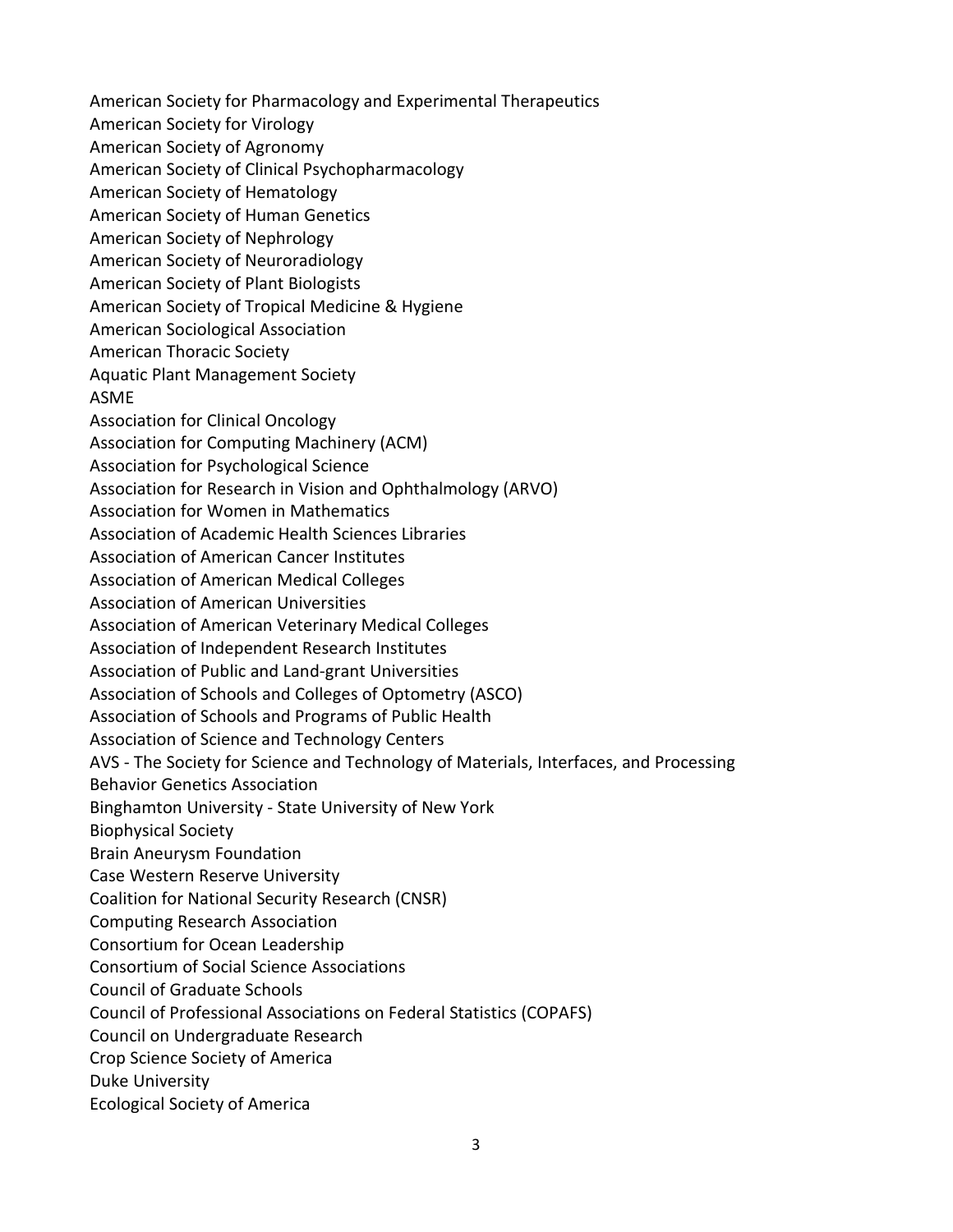Endocrine Society Entomological Society of America FASS. Federation of Associations in Behavioral and Brain Sciences General Atomics Geological Society of America Global Health Technologies Coalition GO2 Foundation for Lung Cancer Harvard Medical School Hepatitis B Foundation HIV Medicine Association Hydrocephalus Association Infectious Diseases Society of America Institute of Food Technologists International Bipolar Foundation International Code Council International Society on Thrombosis and Haemostasis IPPF Johns Hopkins University & Medicine KidneyCAN Lasker Foundation LUNGevity Foundation Materials Research Society Mathematical Association of America Medical Library Association Michigan State University Moffitt Cancer Center Mycobacterial Diseases of Animals – Multistate Initiative National Alliance for Eye and Vision Research National Alliance on Mental Illness National Federation of Federal Employees National Multiple Sclerosis Society Natural Science Collections Alliance New York University North American Society for Pediatric Gastroenterology, Hepatology and Nutrition North American Vascular Biology Organization Northern Illinois University OSA-The Optical Society Patrick Risha CTE Awareness Foundation PBM Foundation Population Association of America/Association of Population Centers Prevent Blindness Research!America Seismological Society of America Society for Advancement of Violence and Injury Research (SAVIR)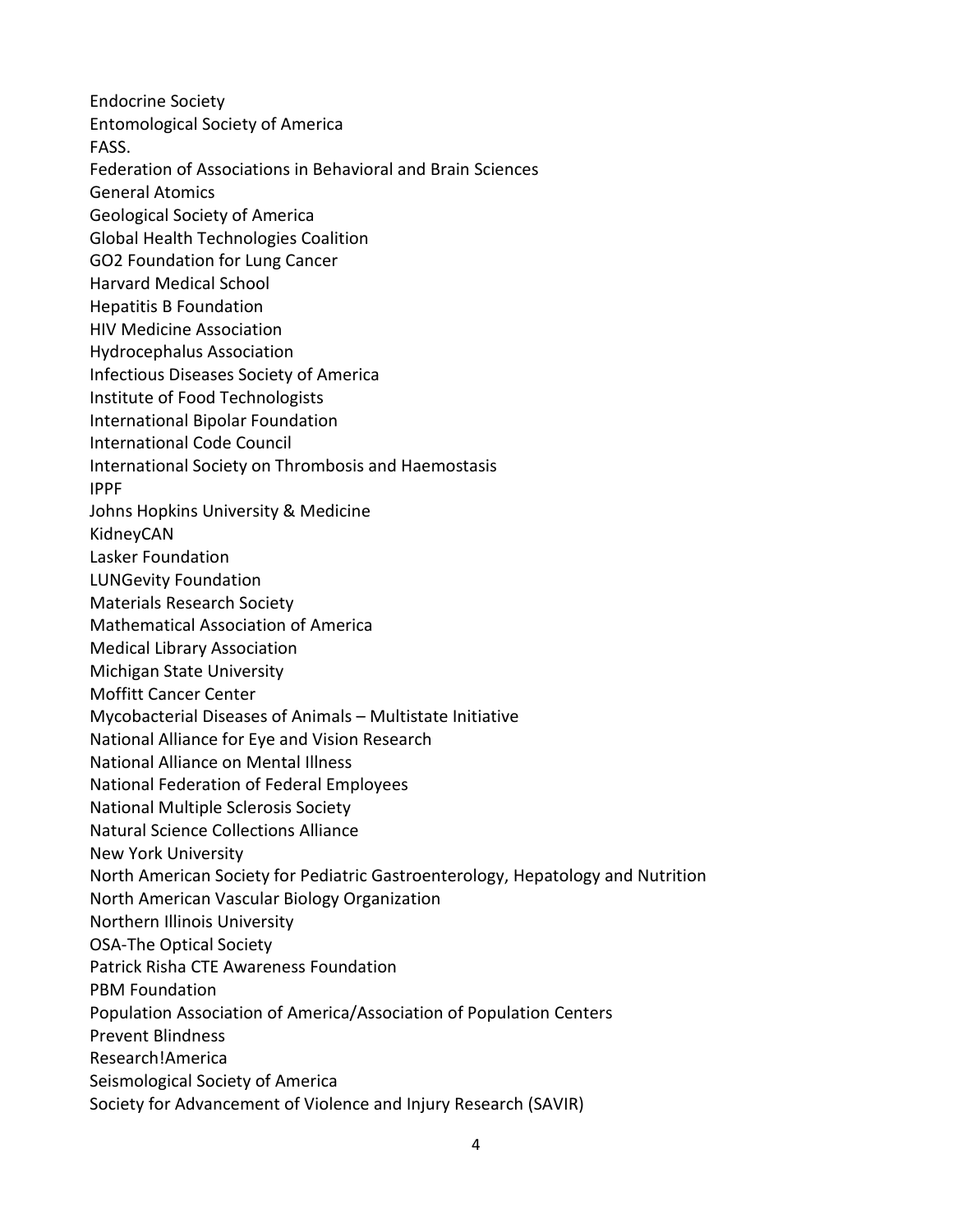Society for Neuroscience Society for Research in Child Development Society for the Psychological Study of Social Issues Society for the Study of Evolution Society for Women's Health Research Society of Breast Imaging Society of Infectious Diseases Pharmacists Society of Nuclear Medicine and Molecular Imaging Society of Radiologists in Ultrasound Society of Toxicology Soil Science Society of America Solve CFS SPIE, the international society for optics and photonics Stony Brook University Supporters of Agricultural Research (SoAR) Foundation The Association for Professionals in Infection Control and Epidemiology The Brain Recovery Project: Childhood Epilepsy Surgery Foundation The Gerontological Society of America The Leukemia & Lymphoma Society The Michael J. Fox Foundation for Parkinson's Research The Science Coalition The Society for Healthcare Epidemiology of America The Society for Pediatric Radiology The Society for Pediatric Radiology Research and Education Foundation The University of North Carolina at Chapel Hill The University of North Carolina System UCLA Union of Concerned Scientists United for Medical Research University at Albany, State University of New York University at Buffalo University of California San Diego University of Delaware University of Maine University of Maine System University of Oklahoma University of Oregon University of Pennsylvania US Dairy Forage Research Center Stakeholder Committee Vanderbilt University Veterans for Common Sense Washington State University Wayne State University Weed Science Society of America West Virginia University